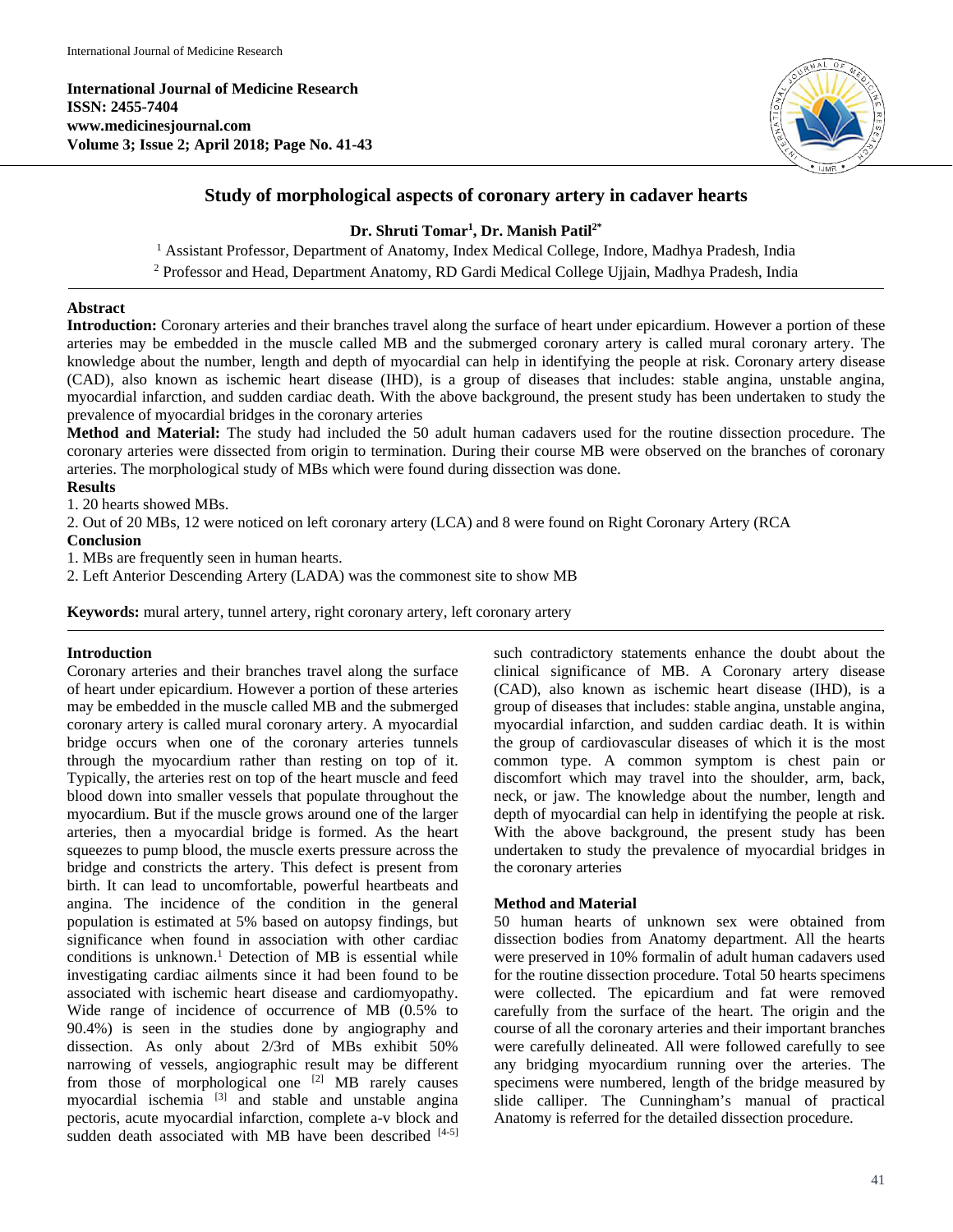### **Results**

The data from the 50 hearts specimen's were collected and presented as below.

| <b>Myocardial Bridges</b>    | <b>Males</b> | <b>Females</b> | <b>Total</b> |
|------------------------------|--------------|----------------|--------------|
| <b>Right Coronary Artery</b> |              |                |              |
| Left Coronary Artery         |              |                |              |
| <b>Both</b>                  |              |                |              |
| Total                        |              |                |              |

**Table 1:** Myocardial bridges occurrence



**Fig 1**

**Table 2:** Number of single myocardial bridge over right coronary artery branches

|                                   | <b>Males</b> | <b>Females</b> | Total |
|-----------------------------------|--------------|----------------|-------|
| <b>Right Marginal Branch</b>      |              |                |       |
| Proximal segment of RCA           |              |                |       |
| Posterior Interventricular Branch |              |                |       |



**Fig 2**

**Table 3:** Number of single myocardial bridges over left coronary artery branches

|                                 | <b>Males</b> | <b>Females</b> | Total |
|---------------------------------|--------------|----------------|-------|
| Left anterior descending Branch |              |                |       |
| Diagonal Branch                 |              |                |       |
| Left MarginalBranch             |              |                |       |
| Circumflex Branch               |              |                |       |
| Posteriorinterventricularbranch |              |                |       |



**Fig 3**

#### **Discussion**

Main coronary arteries and their major branches are usually subepicardial but those in atrio-ventricular and interventricular sulci are often deeply sited, occasionally hidden by myocardium or embedded in it. The muscle overlying is myocardial bridge and underlying artery is termed as tunnel or mural artery. These bridges were considered as transitional stages in further development of coronary artery towards the subepicardial course which found at the highest stage of development. Such bridges represent remainders of phylogenesis which are repeated in the ontogenesis of man. Coronary arteries are of Type B arteries in which they are mainly epicardial but exhibit frequent intramyocardial course in short segments [6] MB of coronary arteries was recognized and described by Black in 1796  $[7]$ . Then various authors carried out studies either by dissection or angiography method to learn more about incidence of MB and arteries involved. It was found that LADA is the commonest artery on which MB is often present. We have also found LADA was the commonest site for MB [Fig-4], [Fig-5]. Geringer (1951) presented an in depth analysis of myocardial bridges by dissection method and reported an incidence of 23% with predominance of myocardial bridge on anterior interventricular artery [8]. In a study of 100 specimens, Kosinski  $\&$  Grzybiak (2001)<sup>[9]</sup> reported the anterior interventricular branch, the diagonal branch and inferior interventricular branch as the most common site in the same order<sup>[9]</sup>. Bharambe *et al.* (2007)<sup>[10]</sup> during dissection of 50 hearts observed that myocardial bridges were more common over anterior interventricular branch [10].





**Fig 4 Fig 5**